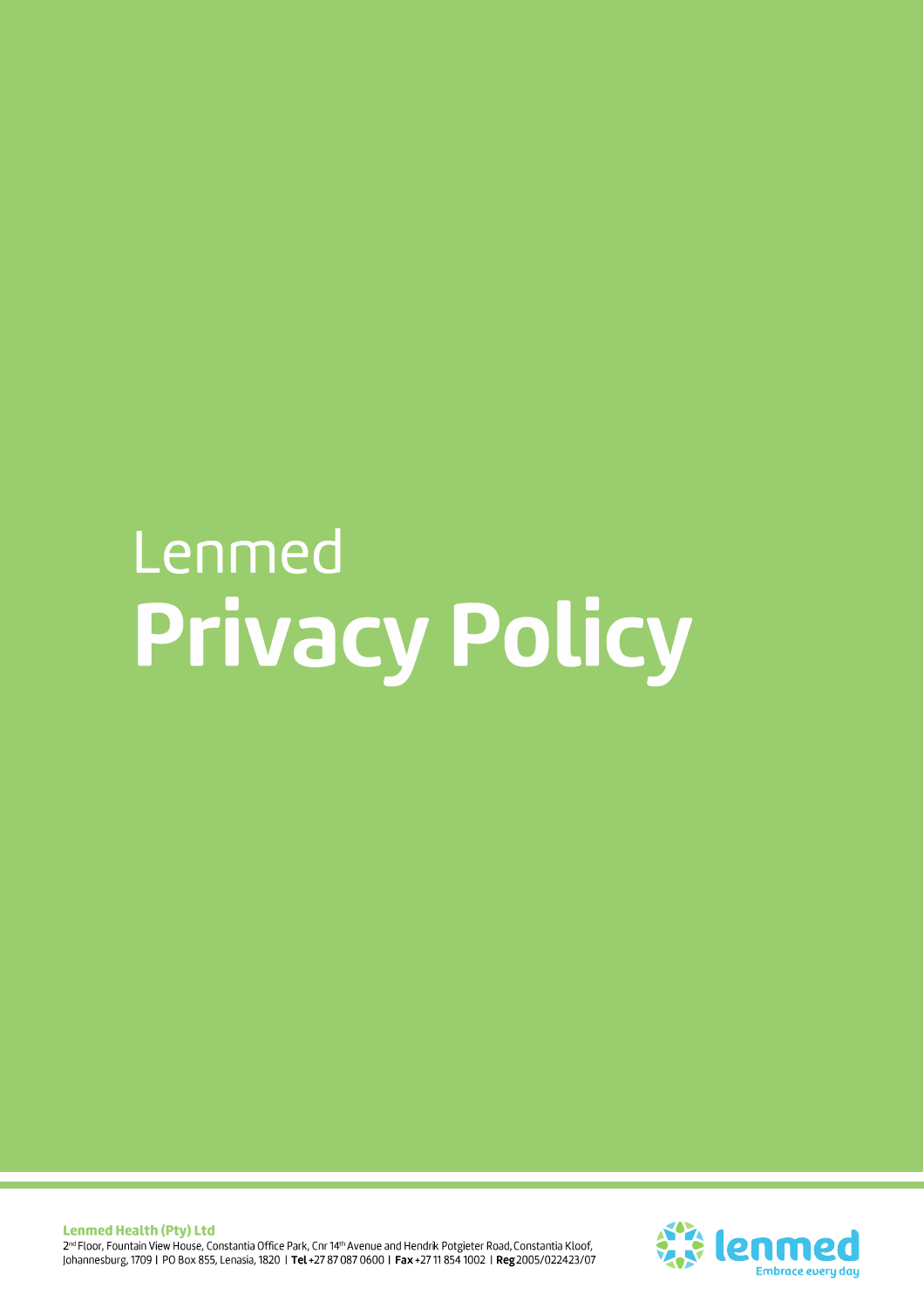# **Document Information**

| <b>Full Document Name</b> | Lenmed Policy Template |
|---------------------------|------------------------|
| Document Owner            | <b>Owner Name</b>      |
| Document Author           | <b>Author Name</b>     |
| <b>Document Version</b>   | 1.0                    |
| Document Path             | (To be allocated)      |
| <b>Creation Date</b>      | June 2021              |
| Last Modified Date        | June 2021              |
| Accepted By               | Dr Nilesh Patel        |
| Approved By               | Jayesh Parshotam       |
| <b>Approval Date</b>      | 1 June 2021            |
| <b>Effective Date</b>     | 1 July 2021            |

# **Revision Information**

| Date | Author | <b>Document Name</b> | Version | <b>Change Description</b> |
|------|--------|----------------------|---------|---------------------------|
|      |        |                      |         |                           |
|      |        |                      |         |                           |
|      |        |                      |         |                           |
|      |        |                      |         |                           |
|      |        |                      |         |                           |
|      |        |                      |         |                           |
|      |        |                      |         |                           |
|      |        |                      |         |                           |
|      |        |                      |         |                           |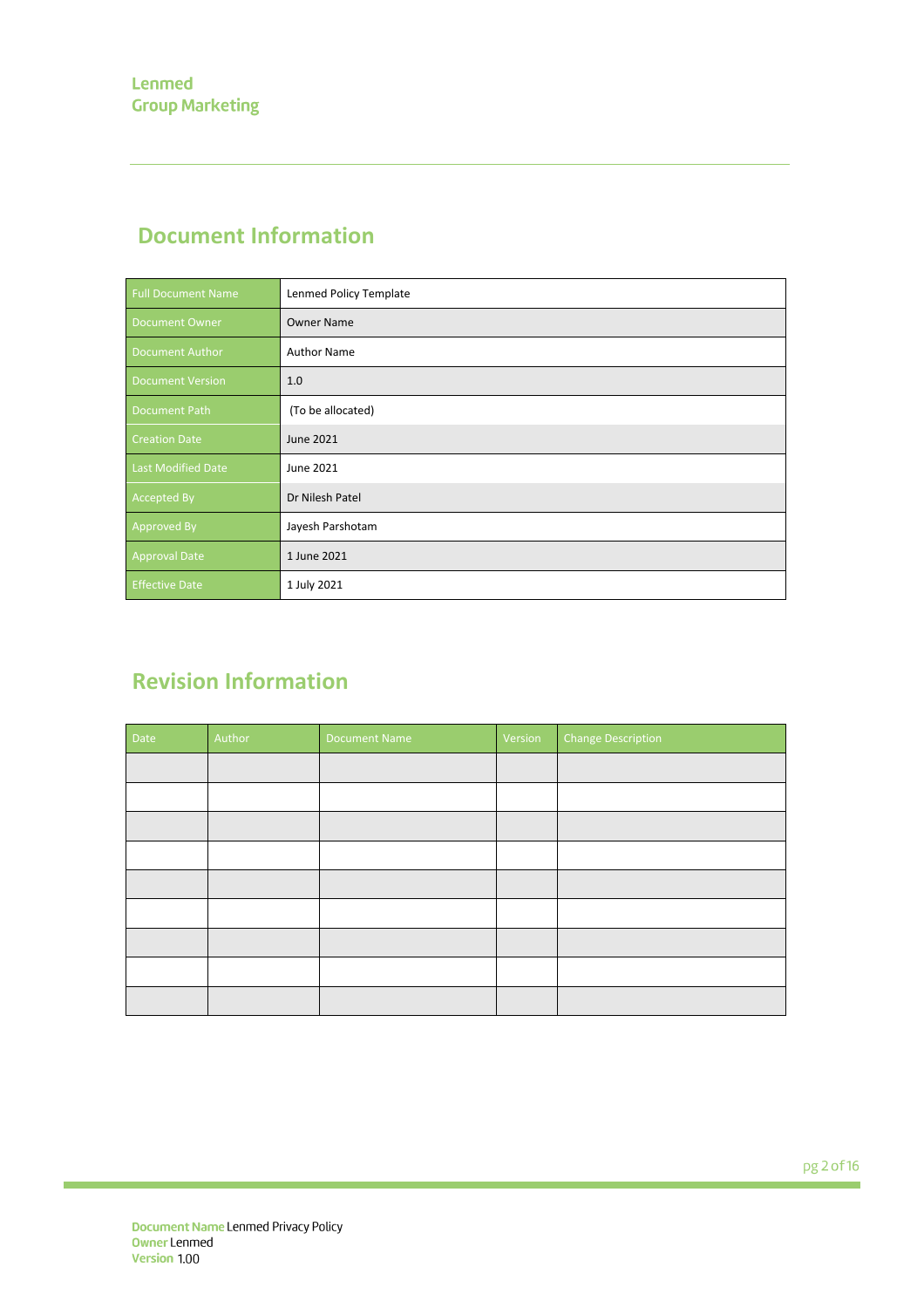# **Table of Contents**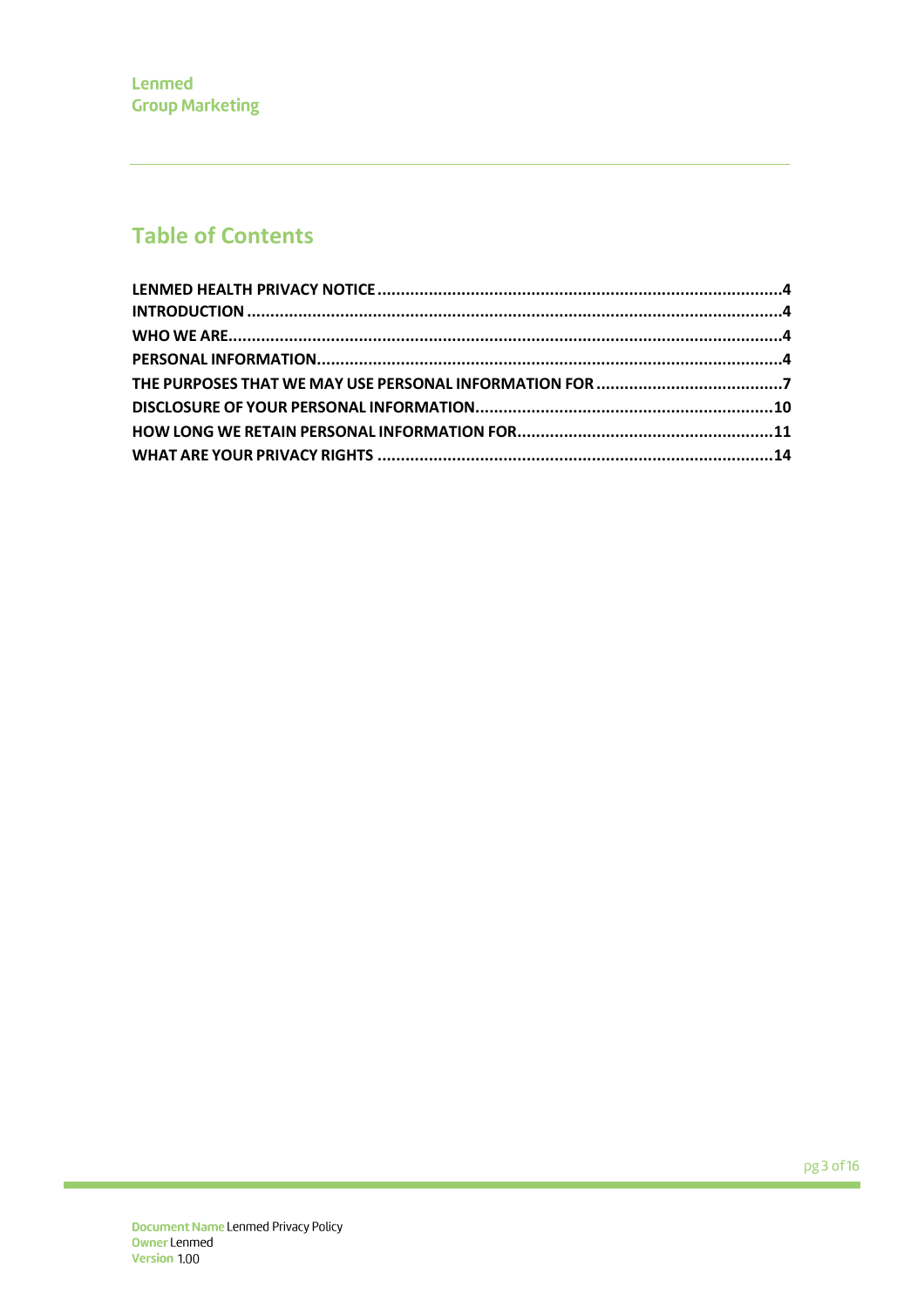# **LENMED HEALTH PRIVACY NOTICE**

### **INTRODUCTION**

This Privacy Notice applies to the Lenmed Health Group, including its hospitals and subsidiary companies ("Lenmed" or "we"), in respect of all persons that it processes personal information in respect of, including its clients, patients,  $3<sup>rd</sup>$  parties and website visitors ("you").

Lenmed is committed to protecting the confidentiality and privacy of the personal information it processes. This Privacy Notice explains how we process and protect your personal information.

As a South African registered Company, all our data processing activities are primarily regulated by the Protection of Personal Information Act, No. 4 of 2013 ("POPIA"), as amended from time to time. For the purposes of this Privacy Notice, the terms "personal information" and "process", are as defined in POPIA.

#### **WHO WE ARE**

We are the Lenmed Health Group, a private hospital group of companies that own and operates private hospitals within the Republic of South Africa, Mozambique and Botswana. Our South African operations are held under Lenmed Health Proprietary Limited (Registration No. 2005/022423/07), a private company with limited liability, registered in the Republic of South Africa.

#### **WHO THIS PRIVACY NOTICE APPLIES TO**

This Privacy Notice applies to all persons (both natural and juristic) that Lenmed collects and process personal information from or about, including but not limited to website users, patients, suppliers, employees, consultants, volunteers, job candidates, medical practitioners, practices and suppliers (including medical practitioners, practices and allied health professionals providing medical services at our hospitals).

#### **PERSONAL INFORMATION**

POPIA defines personal information as information relating to an identifiable, living, natural person, and where it is applicable, an identifiable, existing juristic person, including, but not limited to: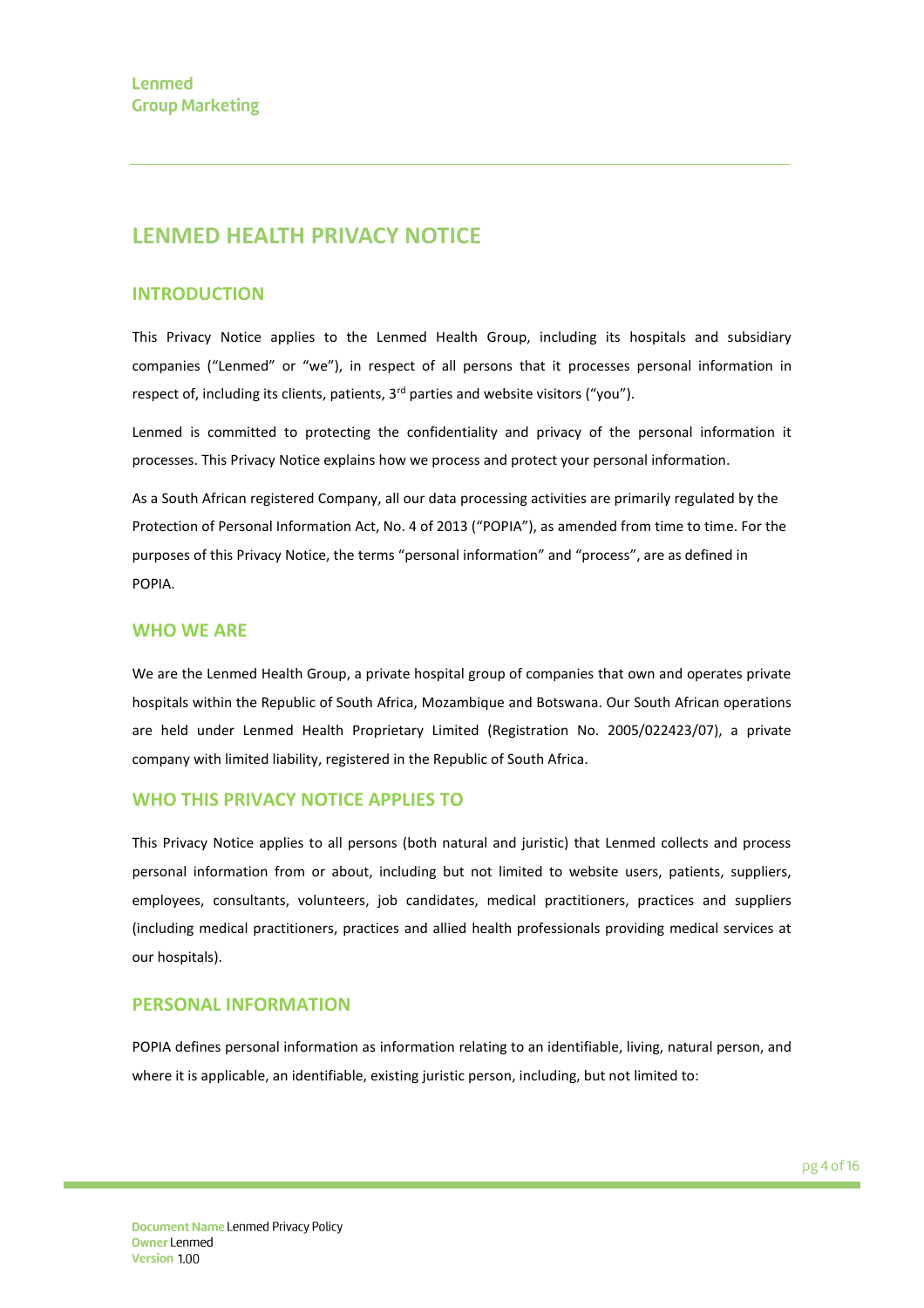- information relating to the race, gender, sex, pregnancy, marital status, national, ethnic or social origin, colour, sexual orientation, age, physical or mental health, well-being, disability, religion, conscience, belief, culture, language and birth of the person;
- information relating to the education or the medical, financial, criminal or employment history of the person;
- any identifying number, symbol, e-mail address, physical address, telephone number, location information, online identifier or other particular assignment to the person;
- the biometric information of the person;
- the personal opinions, views or preferences of the person;
- correspondence sent by the person that is implicitly or explicitly of a private or confidential nature or further correspondence that would reveal the contents of the original correspondence;
- the views or opinions of another individual about the person; and
- the name of the person if it appears with other personal information relating to the person or if the disclosure of the name itself would reveal information about the person.

## **WHAT PERSONAL INFORMATION WE MAY COLLECT AND PROCESS**

While using our website or engaging with us for the provision of any of our services, you may be required to provide us with your personal information. This may happen when, for example, you send through an enquiry on a contact form on our website, you complete the pre-admission process on our website, you visit or are admitted to a Lenmed hospital, or when you contract with us for the provision of services.

In certain instances, you may also be required to provide us with health information and other sensitive information that is classified by POPIA as special personal information. The collection of this information from you, when required, will be necessary in order to provide you with our services.

Given the nature of the services we provide, we are also required to collect and process the personal information of children, for example where the patient being treated at one of our hospitals is under the age of 18 years.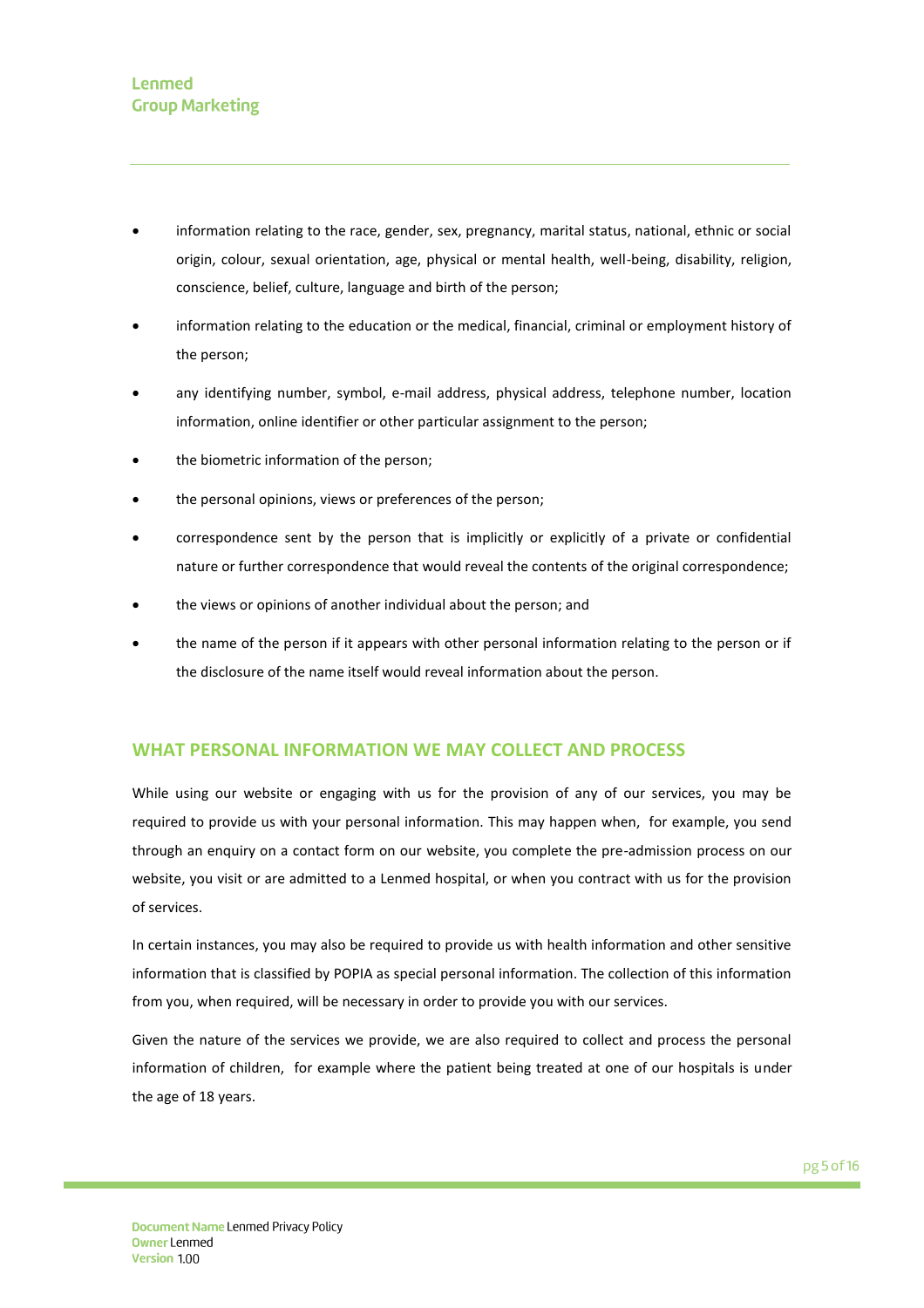Some of the personal information that we may collect from you, could include:

- Identification details such as name, surname, ID/Passport Number;
- Contact details, such as phone numbers, email addresses, physical and postal addresses
- Personal details, such as names, family information, ages and next of kin details;
- Demographical details, such as race, and age groups;
- Pre-admission information;
- Admission information;
- Health information and other special personal information, regarding your medical treatment (historic and current);
- Children's personal information, in relation to children (under the age of 18) who receive treatment and care at a Lenmed hospital;
- Biometric information;
- Financial information, such as account numbers;
- Credit information;
- Medical scheme information;
- Background information;
- Qualification information, CV's and other personal information that may be requested throughout the recruitment process to assess and consider the job application (in relation to job applicants);
- Professional body registration information and practice information (in relation to medical practitioners and medical practices);
- When visiting our website, anonymised data relating to your location and your browser type, browser version, the pages of our website that you visit, the date and time of your visit, the duration of time spent on the website pages and other applicable statistics are recorded by Google Analytics to analyse user behaviour on our website. No personally identifiable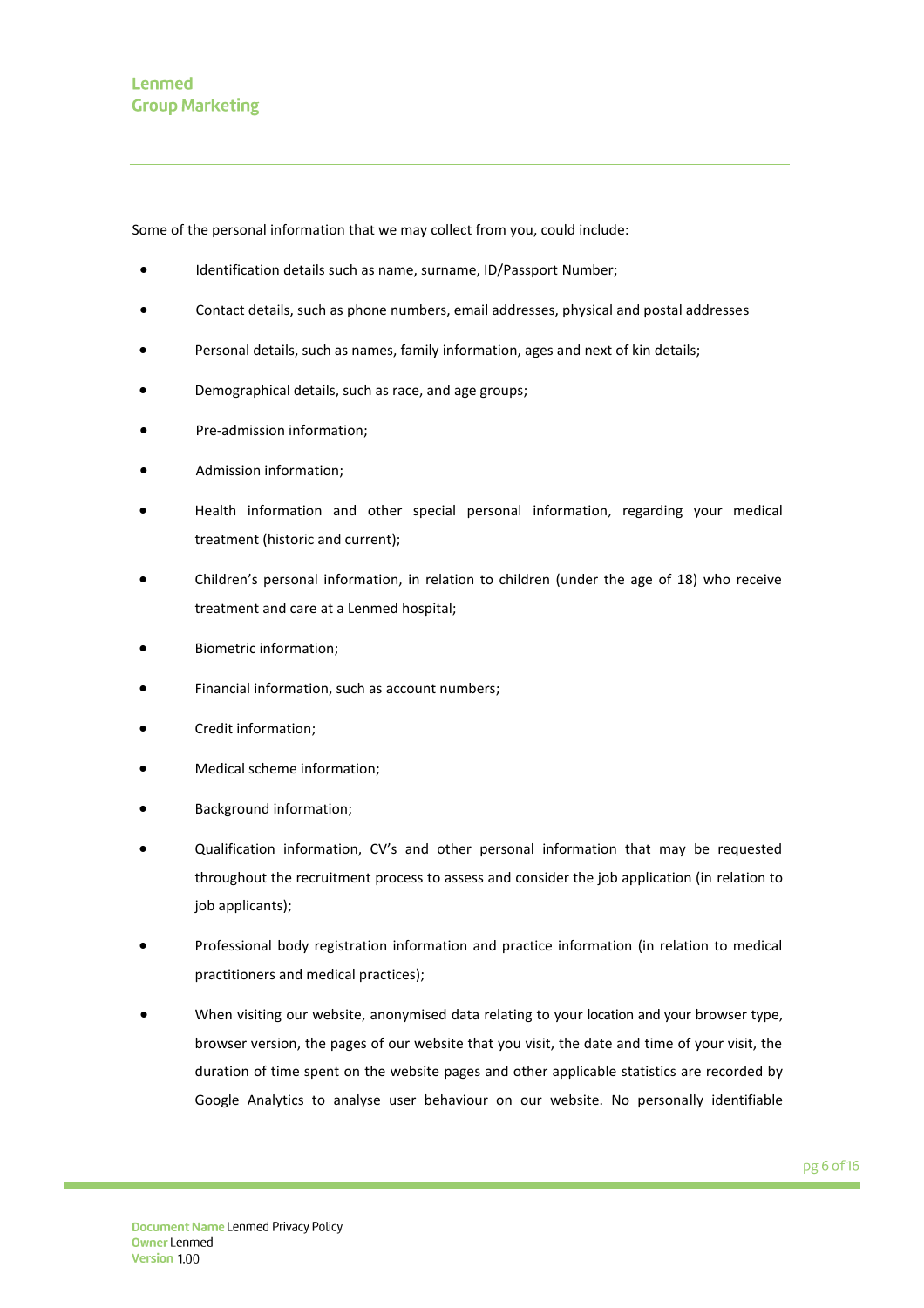Information is collected at any point;

• When you use one of our Webforms on our website, personal information may be requested and once submitted will be stored in the database of our website. All data submitted by our Webforms is encrypted.

#### **WHO WE COLLECT YOUR PERSONAL INFORMATION FROM**

Generally, we collect your personal information directly from you.

In certain circumstances we may also collect your personal information from other sources, such as when you are admitted to or being treated at one of our hospitals. In these circumstances we may, for example, collect your personal information, including your health information, from your treating doctor, the radiology department, the pathology department, your medical aid scheme (including the scheme administrator) or any third-party medical insurer you have contracted with, and other medical practitioners and allied health professionals involved in your treatment and care.

Generally, the collection of personal information from you and the other sources referred to above is mandatory in order to achieve the purpose for which it is being collected by us (as set out below). We will notify you where the collection of certain personal information is voluntary and not mandatory. The refusal to provide us with the mandatory personal information that we may require, may have an impact on our ability to provide you with our products or services or to provide you with proper treatment and care.

#### **THE PURPOSES THAT WE MAY USE PERSONAL INFORMATION FOR**

We may **collect, use, share and/or generally process** your personal information (including, where applicable your special personal information, such as your medical information) for the following purposes:

- To provide you with products and services;
- To process your hospital admission (including pre-admission through our website) or to process any other enquiry that you may make with Lenmed, whether through our website, or directly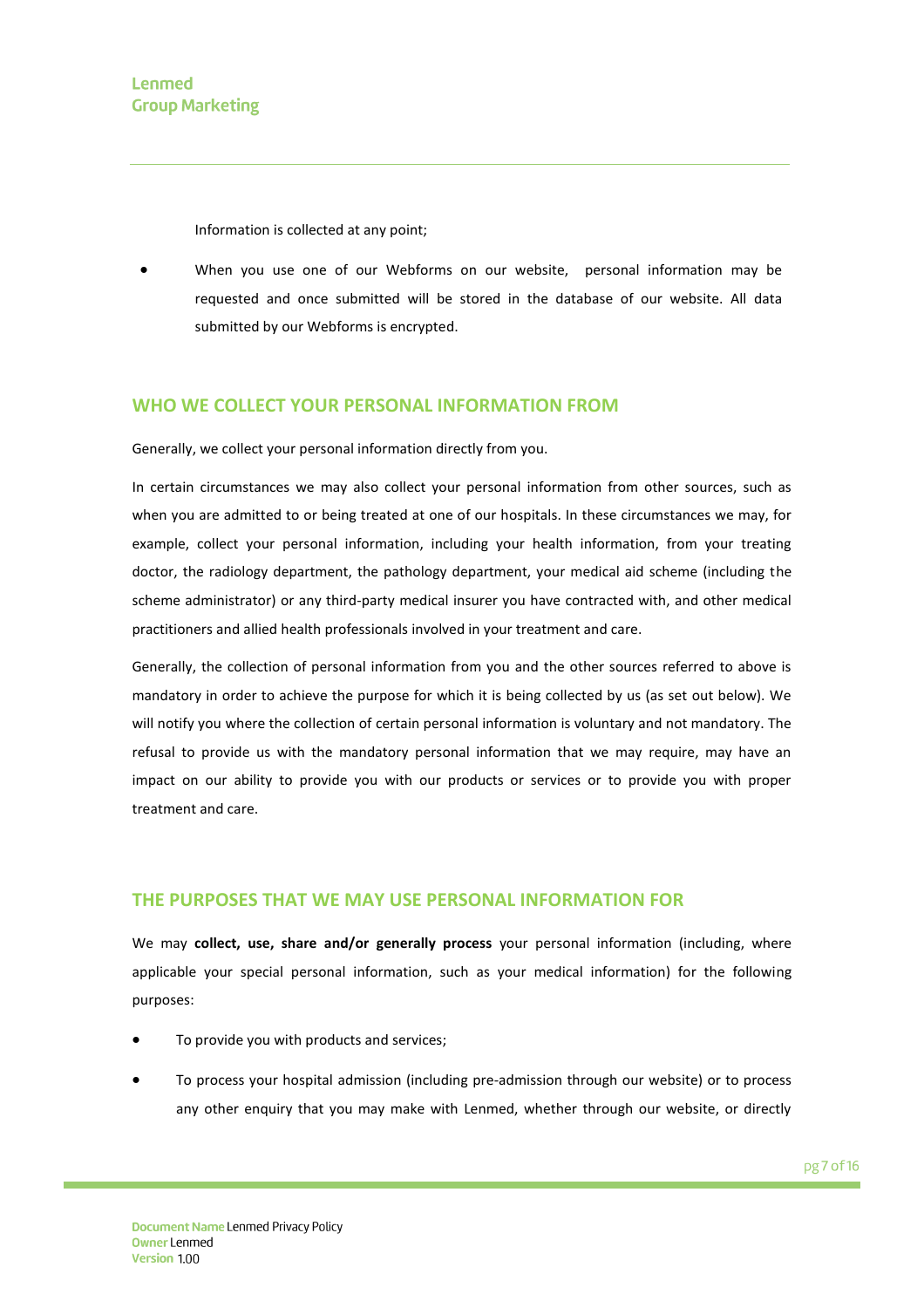## Lenmed **Group Marketing**

with Lenmed or any of our hospitals;

- To make an online appointment;
- To assess any medical treatment you may require;
- To provide you with appropriate treatment and care and to enable treating medical practitioners, medical practices (including radiology and pathology practices), Allied health professionals and other medical persons involved in your treatment and care, to provide you with appropriate treatment and care. In providing you with appropriate treatment and care it is important to note that some of your personal information, including where necessary your health information, will be displayed on information boards that appear in the ward where you are admitted, or above your bed-side. While we will take all reasonably practical steps to minimise the personal and health information displayed in our wards, the personal and health information that is displayed on these information boards is critical, essential and necessary for your treatment and care;
- To process any claim that may be made on your behalf through your medical aid scheme (including the scheme administrator) or any third party medical insurer you have contracted with;
- To process any medical claim that may be made by us with the Road Accident Fund (under the Road Accident Fund Act) or the Compensation Fund (under the Compensation for Occupational Injuries and Diseases Act) or any other similar body, in relation to your treatment and care;
- To comply with all legislative and legal requirements placed on us, which may include, but not be limited to, legislative reporting and document retention periods and where the law requires that information regarding certain diseases be notified to the authorities;
- To conclude or perform a contract with you, or to take any take steps linked to or necessary for the conclusion or performance of a contract with you;
- Where applicable, for general marketing and communication purposes, where you are an existing customer of Lenmed or where we have received your consent to receive these communications, and in compliance with the provisions of POPIA. You will be given the opportunity to unsubscribe from any marketing communications, general communications and/or newsletters at any time, and with each communication received;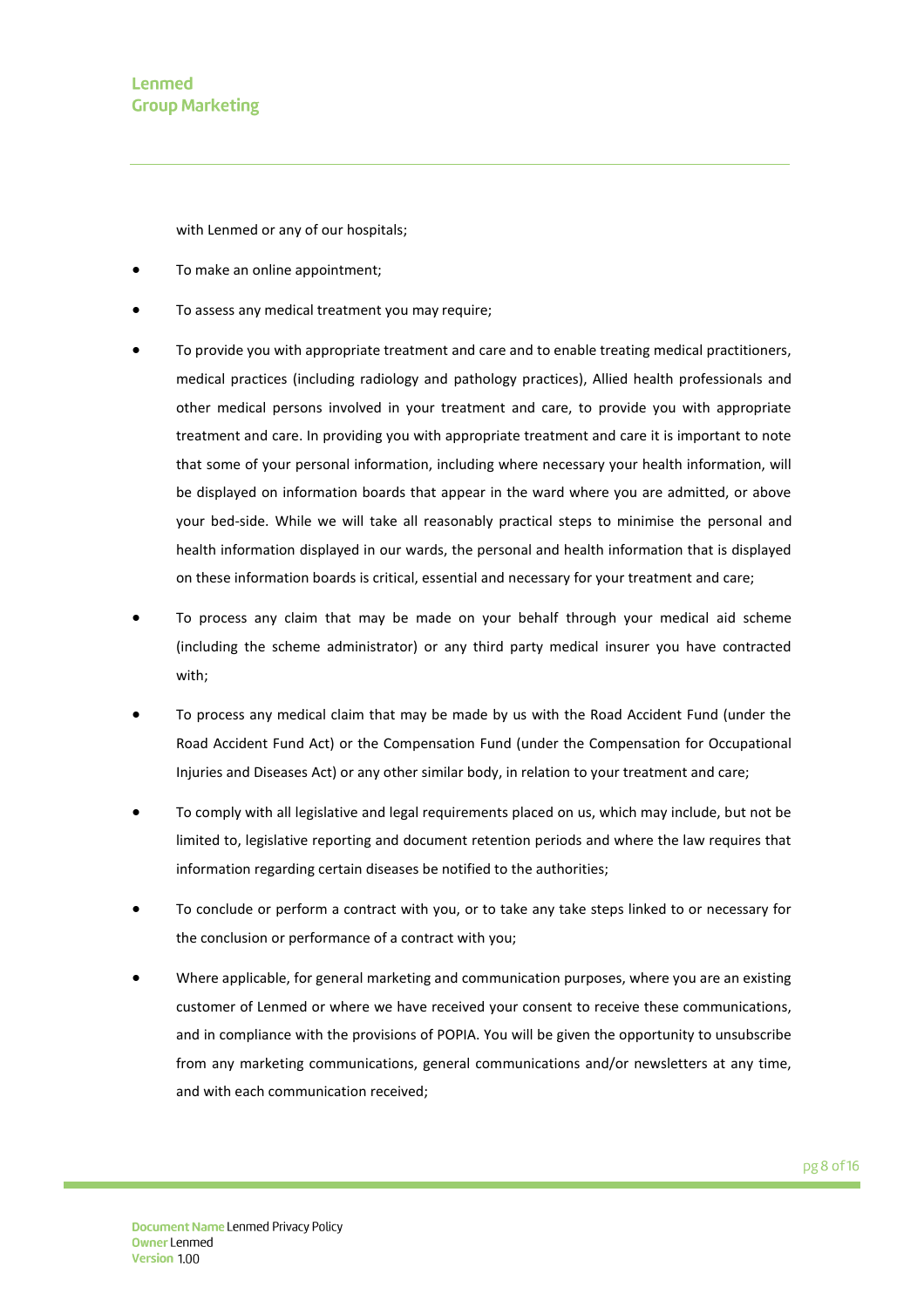- Where necessary, for any purposes which are in our, your or a third party's legitimate interests;
- To improve our services, the quality of our care, the quality of the medical technology that we have available at our hospitals, and to manage our relationship with you, for example by asking for your feedback on the services and quality of care you received from us or through the completion of a customer service satisfaction survey;
- To perform general administrative, operational, management and performance functions and activities relating to the operation and running of our business and of our website, and for the purposes of managing our legal and operational affairs;
- For credit checking or credit reporting purposes (though a credit bureau), in order to assist Lenmed's decision to provide services to you or to report on any slow or non-payment of your accounts with Lenmed to any third party;
- For any purposes which are required or authorised by law;
- To respond to requests by government, a court of law, or law enforcement authorities conducting an investigation;
- For reporting (including but not limited to efficiency management and reporting), statistical, analytical, research and historical purposes;
- Where you are applying for a vacancy, to process your application throughout our recruitment process;
- In relation to the use of our website, to identify, investigate and attend to any technical issues, support and user queries;
- To detect, prevent or deal with any actual or alleged fraud, security breach, or the abuse, misuse or unauthorised use of the website and/or contravention of this Privacy Notice.

We may also **collect, use, share and/or generally process** personal information or data, including health information that has been de-identified and/or aggregated, for example statistical or demographic data, for any purpose. In certain circumstances this aggregated or de-identified data may also be commercialised. Aggregated or de-identified data is not considered personal information in terms of POPIA, as this information is de-identified and does not, directly or indirectly, reveal your identity.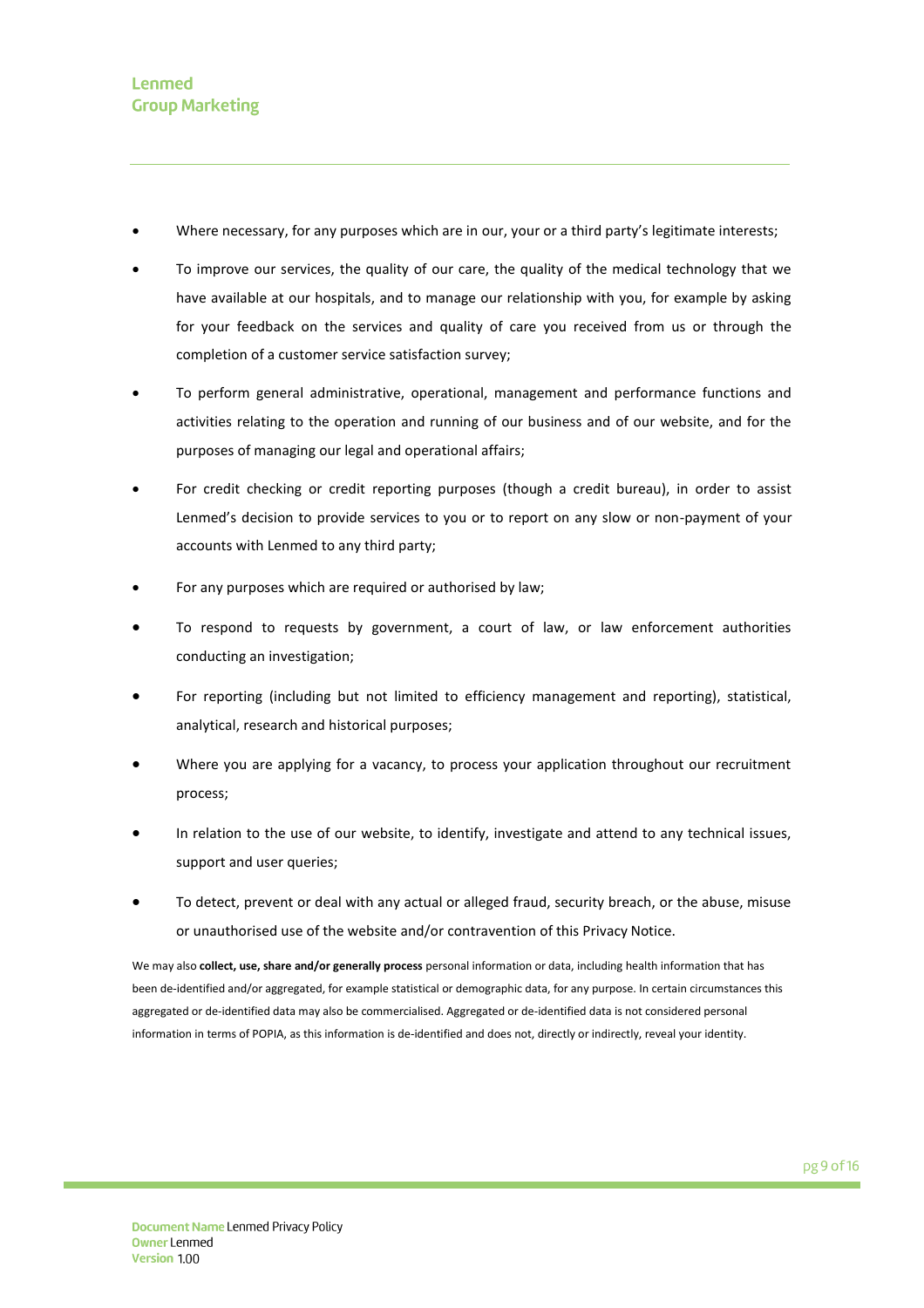## **DISCLOSURE OF YOUR PERSONAL INFORMATION**

We value and respect the confidentiality and privacy of the personal information that you entrust us with. We are not in the business of selling your personal information and we will not share or disclose your personal information to anyone except as provided in this Privacy Notice and/or any contracts or terms and conditions of Service concluded with us.

By using our website and/or engaging with us for the provision of our services, you acknowledge and agree that we may share your personal information (including, where applicable your special personal information, for example your medical information) in the following instances:

- If it is necessary in order to provide you with a service that have you have requested or contracted us to provide or source on your behalf;
- If it is necessary in order to provide you with proper treatment and care;
- If it is in your legitimate interest;
- If it is necessary for the proper performance of a public law duty by a public body;
- If it is required or authorised by law;
- If you have provided us with your consent;
- With third party medical practitioners, medical practices, medical facilities (including pathology and radiology medical practices) and Allied health professionals who are involved in your treatment and care;
- With your medical scheme and its medical scheme administrator, the Road Accident Fund (under the Road Accident Fund Act) or the compensation fund (under the Compensation for Occupational Injuries and Diseases Act) or any other similar body, for the purposes of submitting and processing any claims to made to these Parties associated with the treatment and care provided to you;
- With our service providers (including our suppliers, subcontractors, affiliates, partners, agents and professional advisors), in order to provide you with our services, to provide you with proper treatment and care, for efficiency reporting purposes or generally as required for the administration and management of our business. In these instances, we will ensure that the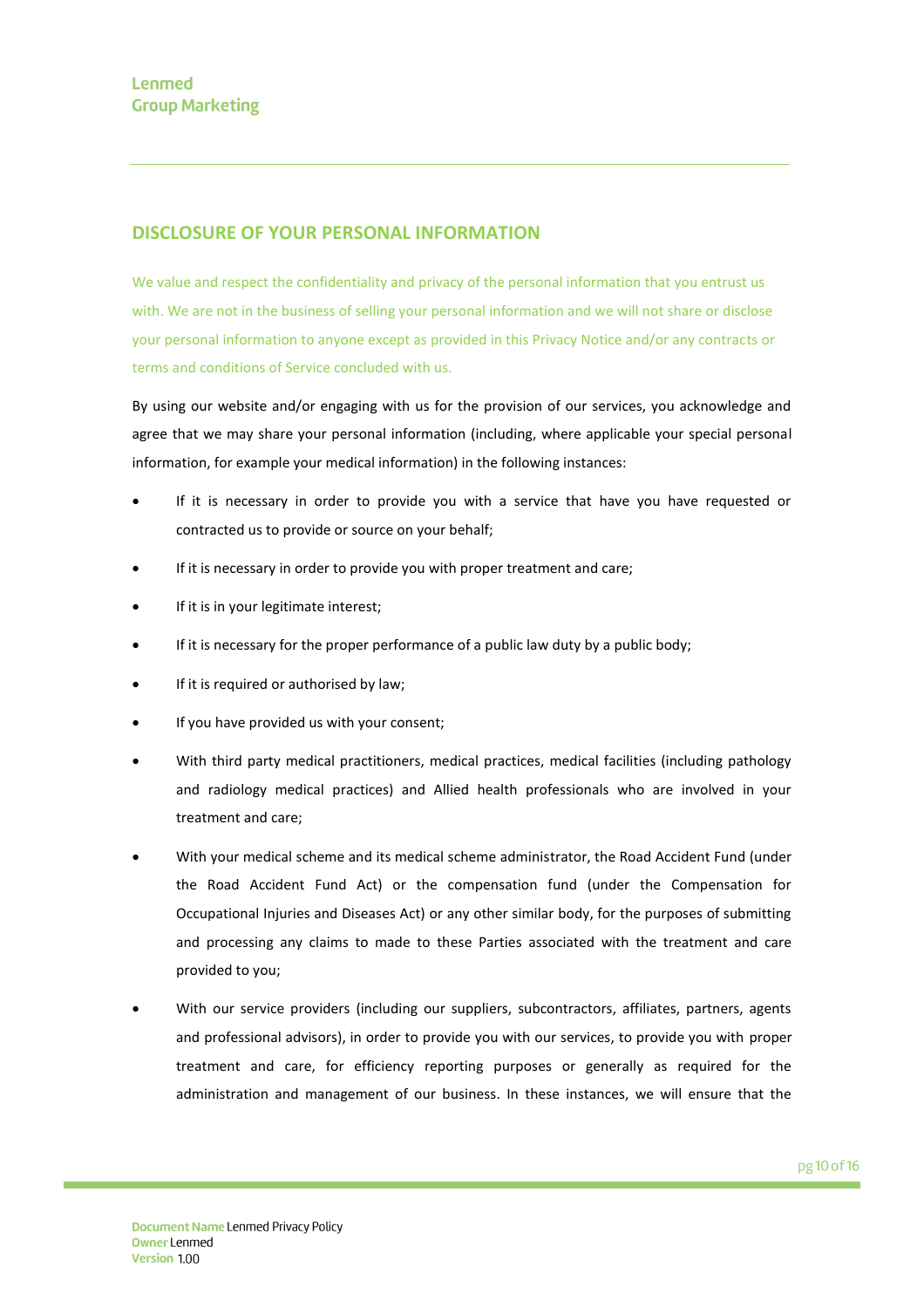necessary security safeguards and confidentiality undertakings are in place to secure your personal information. We will only allow third parties to process your personal information for a specific purpose, in accordance with our instructions and in accordance with the requirements of POPIA and any other applicable data privacy laws;

- With our employees, who may require that information to do their jobs;
- With regulators and government authorities in connection with our compliance procedures and legal obligations;
- With a purchaser or prospective purchaser of all or part of our assets or our business or the shares of our company (or any subsidiary company), and their professional advisers, in connection with the purchase;
- With a third party, in order to enforce or defend our rights, or to address financial or reputational risks.

#### **SECURING YOUR PERSONAL INFORMATION**

Securing the personal information you give us, or that we receive about you, is a priority for Lenmed.

We take appropriate and reasonable technical and organisational security measures to protect the personal information that we process, in accordance with the requirements of POPIA.

#### **HOW LONG WE RETAIN PERSONAL INFORMATION FOR**

We will not retain your personal information longer than necessary. We will retain the personal information you provide to us or that we receive about you for as long as is needed to achieve the purpose that it was collected for, or for an extended period of time, even after the personal information is no longer needed to achieve the purpose that it was collected for, if the retention of your personal information records is:

- required by law or any code of conduct;
- required to meet regulatory requirements;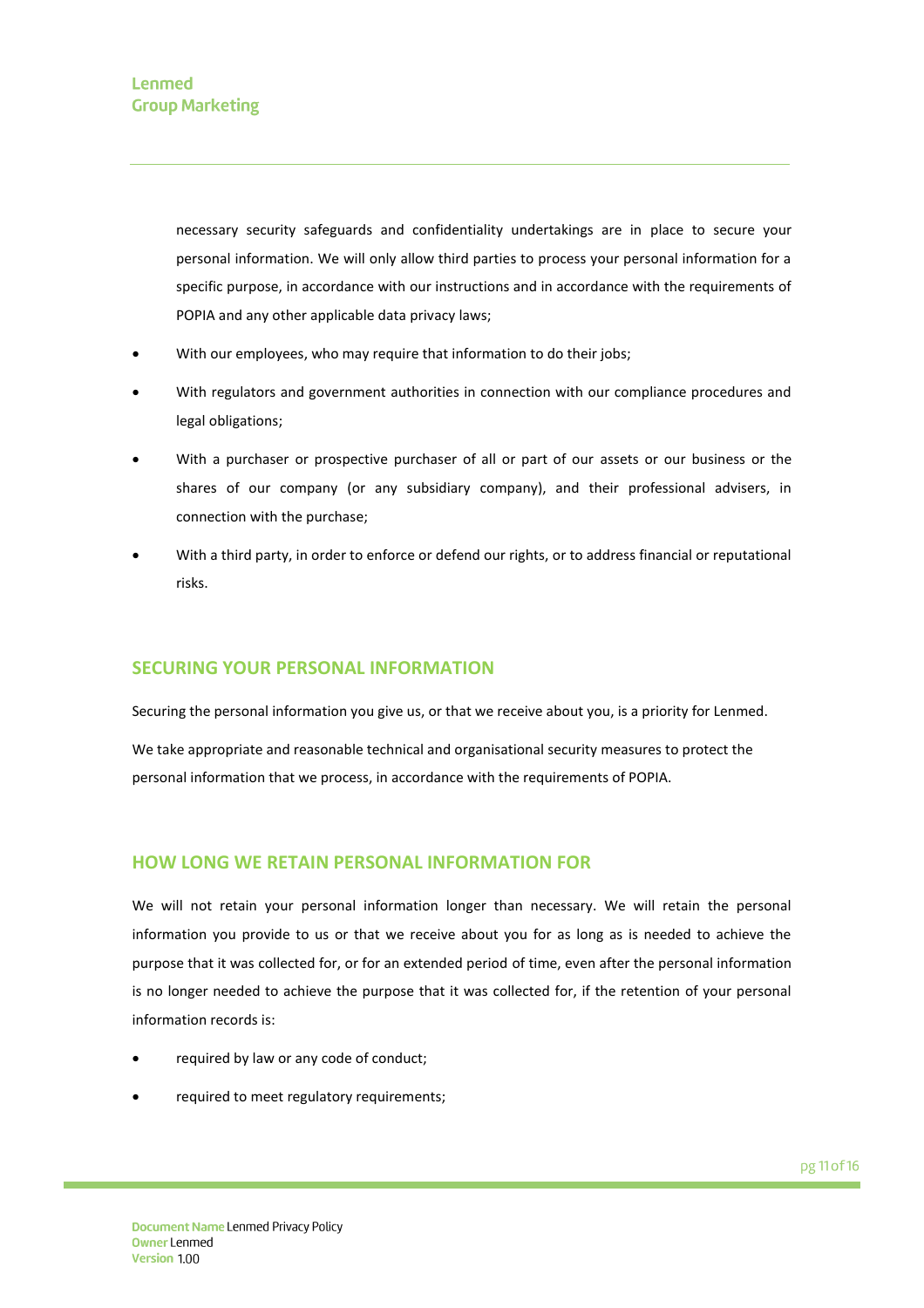- needed for evidentiary purposes, to resolve disputes, to prevent or investigate fraud and abuse, or to enforce any contract concluded with you;
- reasonably required for lawful purposes that are related to Lenmed's function, operations or activities;
- determined necessary in accordance with our internal document retention and destruction policies;
- required for historical, research or statistical purposes. In these circumstances we will take measures to de-identify this personal information as far as reasonably possible.

Where applicable, personal information that has been included on our customer database and that is used for marketing and communication purposes will be retained by us. When you request to unsubscribe from these communications, your contact information contained in our customer communication databased will be placed into an unsubscribe list, to enable us to manage and honour your unsubscribe request. Should you require us to delete your information completely from our customer communication data base, you understand that we will no longer be able to manage your unsubscribe request (as we will no longer have a record of your unsubscribe request available in our database).

#### **DIRECT MARKETING**

Generally, Lenmed does not use personal information for direct marketing purposes. Lenmed may however send out informative communications to its patients and other data subjects on its database, from time to time. Any communications sent out by Lenmed for the purposes of direct marketing would however be done in compliance with the requirements of POPIA.

To ensure that we maintain the quality of our service offering and the quality of our care, we may ask patients to complete a customer service satisfaction survey, which may either be given to the patient prior to or during the patient discharge process, or by electronic means after you have been discharged from one of our hospitals.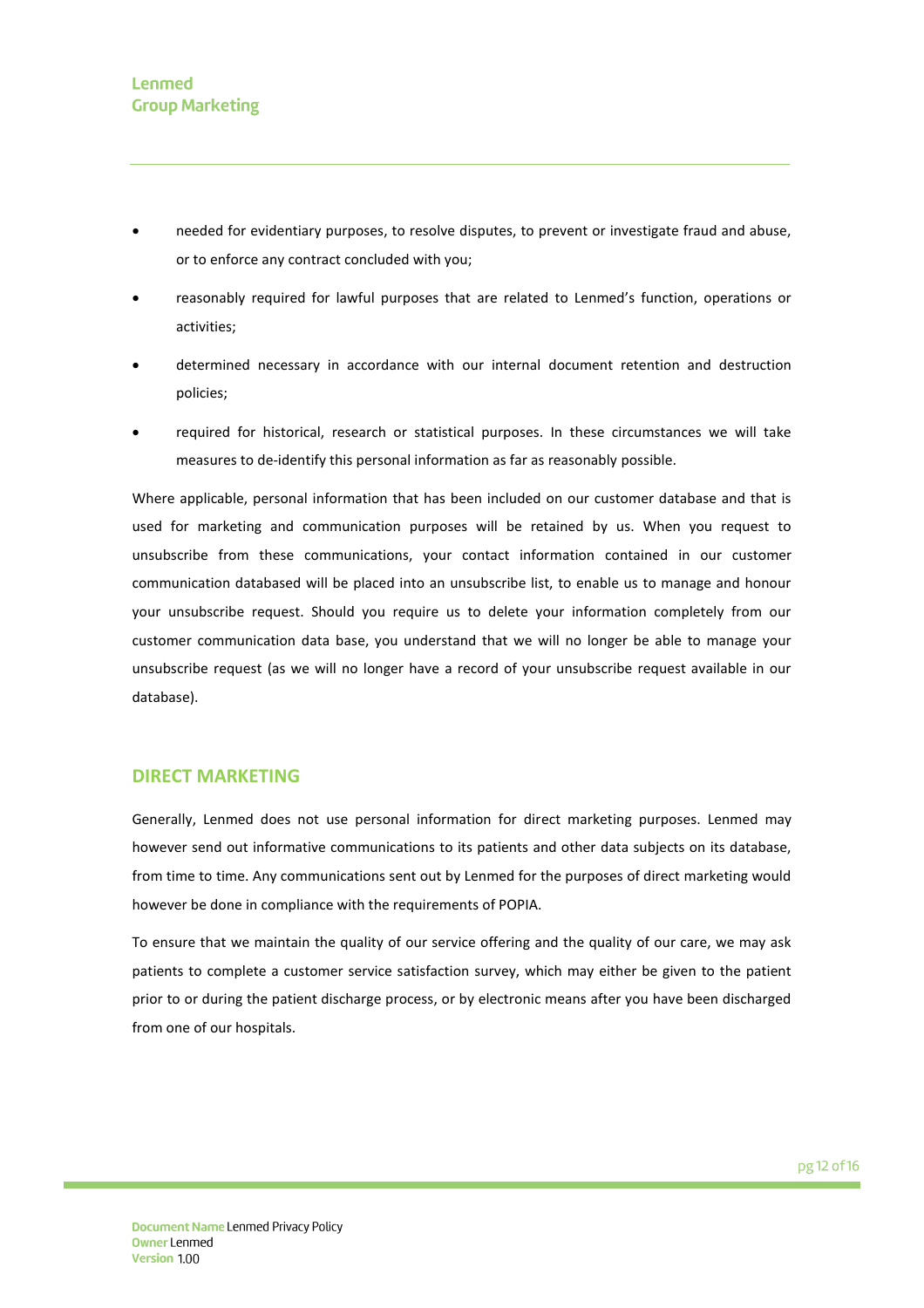### **STORAGE AND TRANSFER OF YOUR PERSONAL INFORMATION**

Given the nature of our business, we may store both hard copy and electronic records containing personal information.

Hard copy personal information records may be stored at our facilities or premises, or when archived, at a third-party document retention service provider for the duration of the applicable document retention period. We will take reasonable and appropriate measures to ensure that hard copy personal information records stored or retained by third party service providers is done in compliance with POPIA.

Electronic personal information records may be stored on Lenmed's servers and/or on third party servers, including servers used for cloud-based software and applications used by Lenmed for the purposes of providing you with treatment and care at our hospitals and for the administration and management of our business.

While Lenmed endeavours, as far as reasonably possible, to store your personal information locally in South Africa, we may be required to transfer to and/or store your personal information on servers located outside of South Africa. Lenmed may also have third party service providers that are located outside of South Africa, which may result in your personal information being transferred and processed outside of South Africa. Given the nature of Lenmed's business, some of this personal information may be health information or other categories of special personal information, and some of this information may include the personal information of children.

Lenmed will take reasonable and appropriate measures to ensure that any personal information, special personal information or children's information that is transferred outside of the borders of South Africa is transferred in compliance with the requirements of POPIA and that an adequate level of privacy protection is in place between us and these third-party service providers.

# **PROCESSING OF SPECIAL PERSONAL INFORMATION AND CHILDREN'S PERSONAL INFORMATION**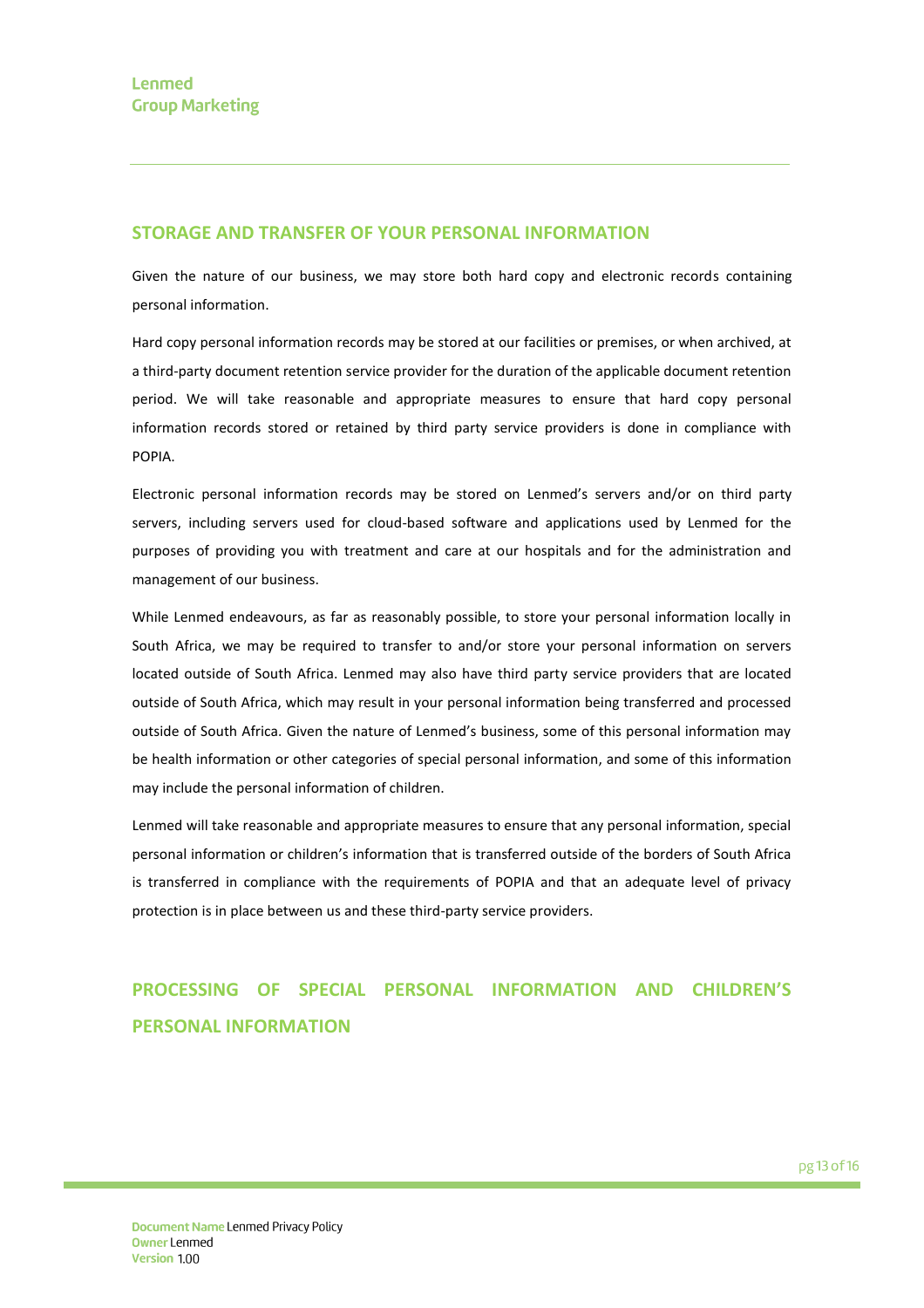Due to the nature of Lenmed's business as a hospital group, it is required to collect and process special personal information and children's personal information, particularly in relation to the provision of treatment and care to our patients.

All special personal information and children's personal information collected and processed by Lenmed will be done in compliance with the provisions of POPIA.

# **WHAT ARE YOUR PRIVACY RIGHTS**

As a data subject, POPIA provides you with a number of rights in relation to how your personal information is used and processed. In terms of POPIA, you are entitled, in the prescribed manner and form, to:

- request a copy of the personal information that we hold about you (subject to and in accordance with the provisions of the Promotion of Access to Information Act);
- update the personal information you have given to us, in the event that the personal information is inaccurate or outdated;
- request the correction, destruction or deletion of personal information we hold about you (where legally permissible and subject to our right not to correct or delete the personal information record in certain circumstances);
- object to your personal information being processed by us (on reasonable and lawful grounds), in instances where you have a legitimate reason to believe that we are not processing your personal information in accordance with the provisions of POPIA; and to
- object to any processing of your personal information for the purpose of direct marketing by electronic communication, in the prescribed manner and form, or to unsubscribe from receiving any marketing or communication emails received from us by clicking the "unsubscribe" link at the bottom of any email.

We will make commercially reasonable efforts to provide you reasonable access to any of your personal or other account information that we process and/or retain. In certain circumstances, such as when we are required retain or withhold the disclosure of certain personal information by law, we may not be able to provide you with access to all your personal information or we may not be able to change,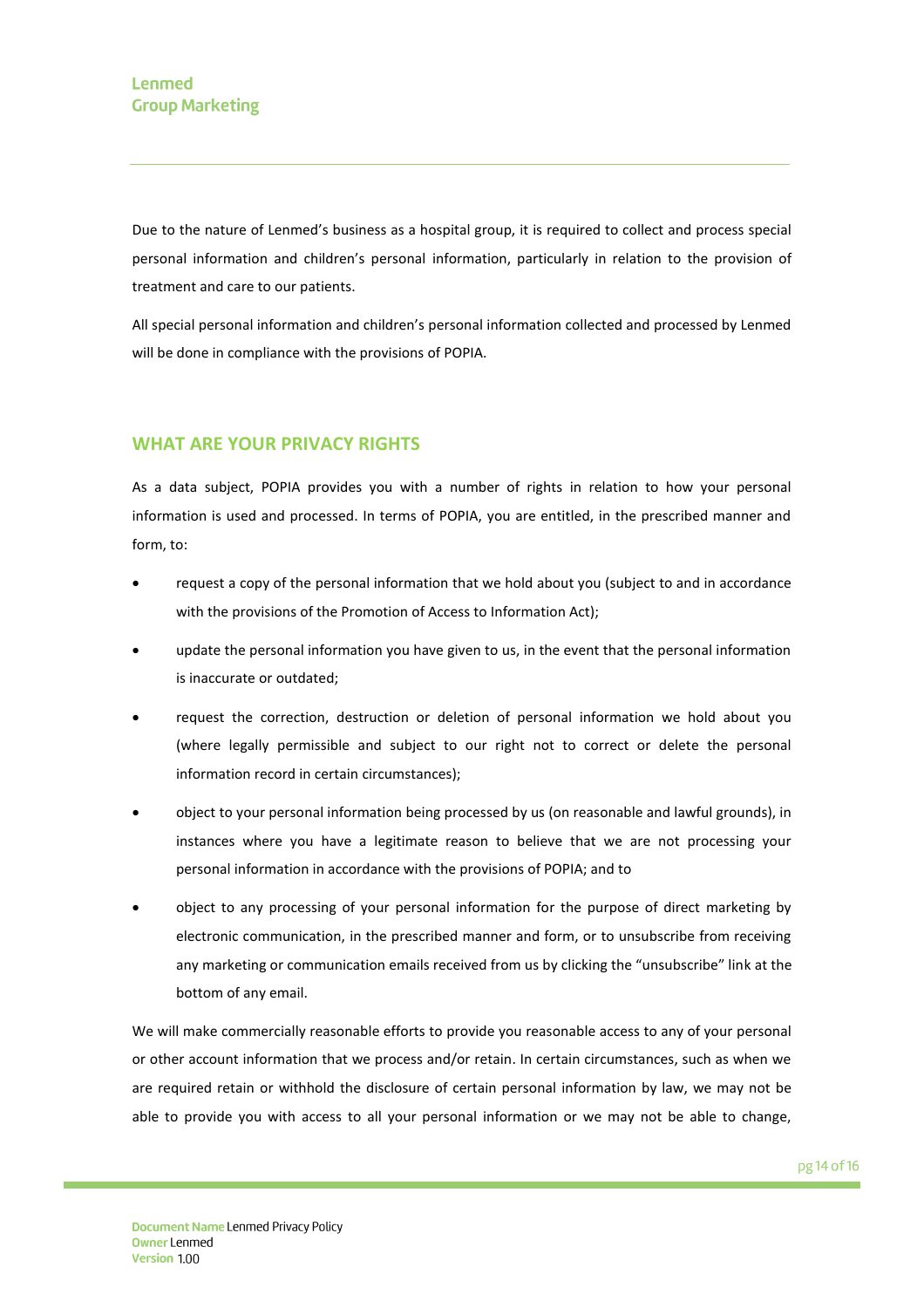rectify or delete your personal information at your request. In these circumstances, we will provide you with reasons as to why your request cannot be complied with.

Hospital records will only be made available in accordance with the Promotion of Access to Information Act, 2 of 2002.

### **COMPLAINTS**

If you have a complaint about how we are processing your personal information, or if you wish to object to us processing your personal information or request the correction, deletion or destruction of any of the personal information records we hold about you please contact our Group Information Officer at **[info@lenmed.co.za](mailto:info@lenmed.co.za) (Attention: Group Information Officer, Jayesh Parshotam)** , in the first instance, so that we can resolve the complaint or attend to your request.

All requests need to be submitted on the prescribed forms, as set out in the POPIA Regulations.

The prescribed form for reporting complaints regarding the use or processing of your personal information by us, must be addressed o[n Form 1](•%09https:/www.lenmed.co.za/objection-to-processing-personal-information/)

The prescribed form for requesting the correction, deletion or destruction of your personal information records by us, must be addressed on [Form 2.](•%09https:/www.lenmed.co.za/export-correction-or-erasure-of-personal-information/) You acknowledge that in some instances Lenmed may not be able to comply with your request to correct or delete your personal information, where this request conflicts with any applicable laws.

In terms of POPIA, you are also entitled to direct a compliant to the Office of the Information Regulator, South Africa if you feel that your complaint has not been adequately addressed directly with us. Complaints to be addressed to the Information Regulator must be completed in the prescribed manner and form (on prescribed Form 5 Part II, as set out in the POPIA Regulations).

The Office of the Information Regulator may be contacted at inforeg@justice.gov.za (general enquiries) or POPIAComplaints@inforegulator.org.za (complaints).

Their website is: http://www.justice.gov.za/inforeg/.